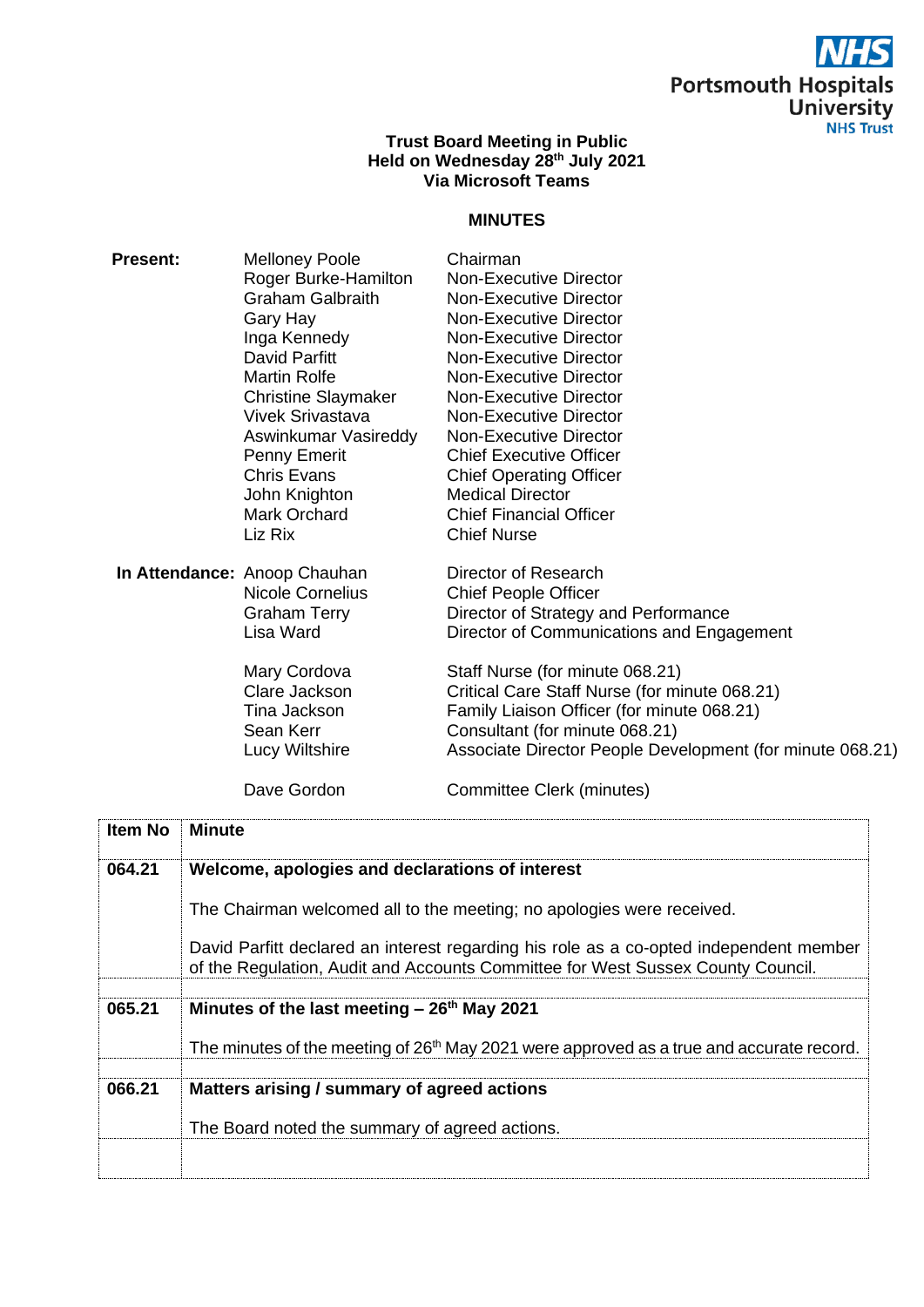| 067.21 | Notification of any other business                                                                                                                                                                                                                                                                                                                                                                                                                                                                                                                                                                                                                                                                                                                                       |
|--------|--------------------------------------------------------------------------------------------------------------------------------------------------------------------------------------------------------------------------------------------------------------------------------------------------------------------------------------------------------------------------------------------------------------------------------------------------------------------------------------------------------------------------------------------------------------------------------------------------------------------------------------------------------------------------------------------------------------------------------------------------------------------------|
|        | No supplementary business was raised.                                                                                                                                                                                                                                                                                                                                                                                                                                                                                                                                                                                                                                                                                                                                    |
| 068.21 | <b>Staff story</b>                                                                                                                                                                                                                                                                                                                                                                                                                                                                                                                                                                                                                                                                                                                                                       |
|        | The Associate Director People Development introduced four employees who had been<br>redeployed during the pandemic. The Trust had established a centralised staff and<br>manager support function in the preliminary stages of its response to COVID-19. Part of<br>its work had been the identification of core services in this context and the allocation of<br>workforce to support them.                                                                                                                                                                                                                                                                                                                                                                            |
|        | Redeployment opportunities were then assessed; some decisions were made based on<br>staff and their need for shielding from the virus. Others had seen their service area<br>suspended, whilst some were needed to support temporary programmes (e.g. the Trust's<br>vaccination hub). In total, 219 staff had seen their roles reassigned in this period. In<br>addition, the changes to the work of employees who remained in their customary roles but<br>had to adapt to the challenges of the pandemic were recognised.                                                                                                                                                                                                                                             |
|        | Two areas which had been instituted during the pandemic remained in place; the staff<br>support line and Family Liaison Officers. The former facilitated the reporting of staff<br>absence and conducted welfare calls, whilst the Family Liaison Service enabled contact<br>between families and patients whilst visiting restrictions were in place.                                                                                                                                                                                                                                                                                                                                                                                                                   |
|        | In Critical Care, the unified response to the pandemic had been essential in providing<br>services whilst experiencing operational pressure. The Consultant referred to the second<br>wave, which had posed particularly significant challenges given its intensity and duration.<br>The actions of junior anaesthetists were commended in this regard, with their assistance<br>in the running of the Intensive Therapy Unit appreciated. However, the issues associated<br>with communications regarding a virus which was not well understood had proved to be<br>problematic. This was particularly applicable to the first wave, whilst the second peak<br>proved to be harder in terms of workload and burn out. The impact on family life was also<br>recognised. |
|        | The Family Liaison Officer remained with the service and had appreciated the opportunity<br>to provide real support for patients and their relatives. Whilst the nature of some of the<br>video calls had proved challenging, families had commented that without the service such<br>contact at vital stages of care would not have been possible. The team ethos had also<br>been noted.                                                                                                                                                                                                                                                                                                                                                                               |
|        | The Staff Nurse had needed to shield and worked on the staff support line. This was a<br>significant shift in skill set and initially proved to be challenging. However, the opportunity<br>to offer advice and comfort to individual employees facing issues outside of the workplace<br>had been rewarding. The unity of purpose within the team had been recognised through<br>the Hidden Heroes award received recently.                                                                                                                                                                                                                                                                                                                                             |
|        | The Chairman alighted on the comment by the Consultant regarding personal<br>circumstances and the impact on family life. Martin Rolfe noted the conversations held at<br>Quality and Performance Committee regarding the demands arising from the pandemic<br>and the impact this had on the delivery of healthcare. The various experiences discussed<br>in this item had confirmed the theoretical observations which they had made on the likely<br>implications for staff and the requirement for them to operate outside of their standard<br>roles.                                                                                                                                                                                                               |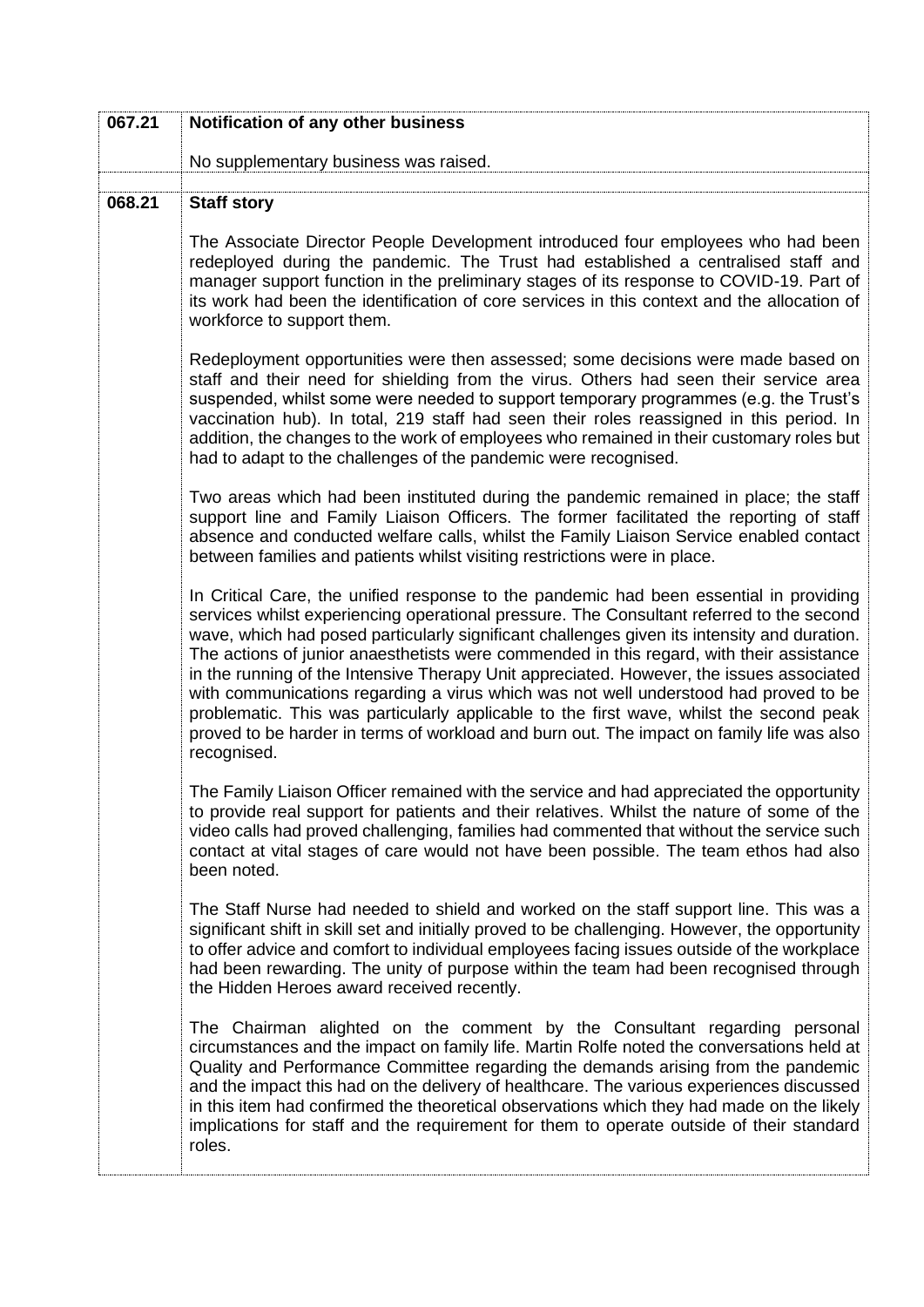|        | Inga Kennedy referred to the importance of teamwork in this context and hoped that the<br>benefits arising from greater co-operation and co-ordination would be maintained once the<br>pandemic had concluded. Vivek Srivastava added that it would be imperative to ensure<br>that staff members who may be struggling but were unwilling to come forward were<br>identified and offered assistance in an appropriate and supportive manner. The Chief<br>People Officer had included details on the health and wellbeing offer available for staff in<br>the Integrated Performance Report presented to this meeting. The Trust had also been<br>developed mental health training for managers which would be used to assist staff through<br>conversations. In addition, the 'Respect and Protect' campaign was being relaunched to<br>ensure that service users were aware of the unacceptability of violence or antagonism<br>towards staff. The Director of Communications and Engagement would be using real life<br>examples as part of this to make sure the message was highlighted to all parties. |
|--------|---------------------------------------------------------------------------------------------------------------------------------------------------------------------------------------------------------------------------------------------------------------------------------------------------------------------------------------------------------------------------------------------------------------------------------------------------------------------------------------------------------------------------------------------------------------------------------------------------------------------------------------------------------------------------------------------------------------------------------------------------------------------------------------------------------------------------------------------------------------------------------------------------------------------------------------------------------------------------------------------------------------------------------------------------------------------------------------------------------------|
|        | The Chief Executive Officer thanked all involved for sharing their personal experiences.<br>The importance of providing individualised health and wellbeing offers had been made<br>clear through their stories, with the Trust's provision offering the breadth which reflected<br>the various needs of staff members. The importance of team working had also been a<br>common theme running through this discussion. The roles served by some of the new<br>positions created during the pandemic (e.g. Family Liaison Officers) had also<br>demonstrated their permanent applicability to the provision of healthcare and would enrich<br>the Trust's services.                                                                                                                                                                                                                                                                                                                                                                                                                                           |
| 069.21 | <b>Chairman's opening remarks</b>                                                                                                                                                                                                                                                                                                                                                                                                                                                                                                                                                                                                                                                                                                                                                                                                                                                                                                                                                                                                                                                                             |
|        | The Chairman commented on the current situation faced at the Trust and the resultant<br>pressures on staff. As well as the operational considerations of balancing the pandemic<br>and recovery of other services, this had included a recent heatwave and the telephony<br>issue arising from a power surge. Staff members had also had to self-isolate over recent<br>weeks as a result of family members or other close colleagues testing positive for COVID-<br>19. The situation in relation to the Emergency Department and ambulance conveyances<br>would be discussed under minute 071.21.                                                                                                                                                                                                                                                                                                                                                                                                                                                                                                           |
| 070.21 | <b>Chief Executive's Report</b>                                                                                                                                                                                                                                                                                                                                                                                                                                                                                                                                                                                                                                                                                                                                                                                                                                                                                                                                                                                                                                                                               |
|        | The Chief Executive Officer highlighted the following matters:                                                                                                                                                                                                                                                                                                                                                                                                                                                                                                                                                                                                                                                                                                                                                                                                                                                                                                                                                                                                                                                |
|        | Elective recovery, standard service provision and COVID-19: Queen Alexandra Hospital<br>was experiencing considerable pressure with an ongoing peak in demand for urgent care<br>having a significant impact. This manifested itself through increased admission numbers,<br>high levels of bed occupancy and recent rises in COVID-19 hospitalisations. This was<br>consistent with national trends; the stress points arising from this were being mitigated as<br>far as possible. Discussions with system partners were focusing on root causes to ensure<br>that solutions were sustainable and had a long-term impact, with primary care an area of<br>focus to limit future demand for emergency services. Enhanced command arrangements<br>were in place at the Trust to manage the competing pressures.                                                                                                                                                                                                                                                                                              |
|        | Maternity Services - Care Quality Commission focused inspection: The report from this<br>inspection had been published by the Care Quality Commission on 28 <sup>th</sup> July 2021. An<br>interim summary of findings had also been considered by Quality and Performance<br>Committee on 21 <sup>st</sup> June 2021. Improvements made in the service had been acknowledged<br>by the Care Quality Commission, as had the impact of the interim team and the<br>subsequent arrival of permanent leadership for the area. An improvement plan had been<br>established prior to the visit and would be revisited in the context of the recommendations                                                                                                                                                                                                                                                                                                                                                                                                                                                        |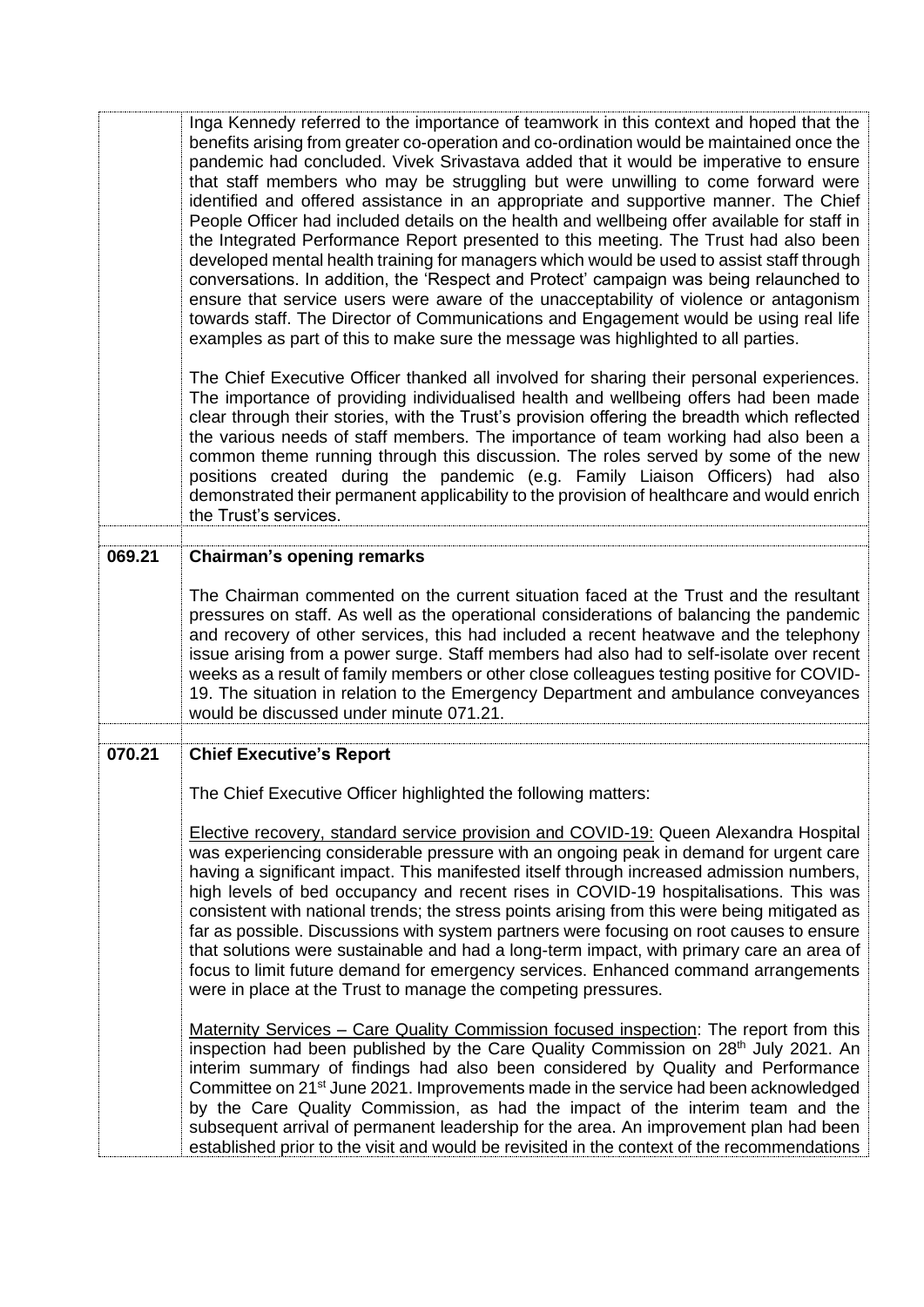|        | made by the Care Quality Commission. Staff would be engaged throughout this process<br>to ensure that any required changes were adopted at all levels.                                                                                                                                                                                                                                                                                                                                                                                                                                                                                                                                                                                                                                                                                                                                                  |
|--------|---------------------------------------------------------------------------------------------------------------------------------------------------------------------------------------------------------------------------------------------------------------------------------------------------------------------------------------------------------------------------------------------------------------------------------------------------------------------------------------------------------------------------------------------------------------------------------------------------------------------------------------------------------------------------------------------------------------------------------------------------------------------------------------------------------------------------------------------------------------------------------------------------------|
|        | Site situation and financial arrangements: Whilst the current wave of COVID-19 appeared<br>to be leading to fewer hospitalisations, the high bed occupancy levels and demand for<br>urgent care meant that the maintenance of a safe environment within the hospital was<br>complex. A further consideration was the lack of certainty regarding financial<br>arrangements for the second half of $2021 - 22$ . Whilst the exact nature of the regime to<br>be in place for this period had not been clarified, it was anticipated that it would involve a<br>return towards pre-COVID priorities. As a result, the Trust may well need to introduce<br>greater efficiencies which would need to be balanced with clinical and operational<br>considerations. This would also require the formation of an appropriate response at a<br>system level, with conversations on the matter already underway. |
|        | Trust Executive Team: The arrival of Alison Fox-St Marthe as Interim Director of<br>Governance and Risk on 2 <sup>nd</sup> August 2021 was welcomed, as cover for Lois Howell whilst<br>she undertook her secondment with Isle of Wight NHS Trust. She would be in attendance<br>at the Trust Board on 29th September 2021.                                                                                                                                                                                                                                                                                                                                                                                                                                                                                                                                                                             |
|        | The Board accepted the Chief Executive Officer's report.                                                                                                                                                                                                                                                                                                                                                                                                                                                                                                                                                                                                                                                                                                                                                                                                                                                |
| 071.21 | <b>Operating context</b>                                                                                                                                                                                                                                                                                                                                                                                                                                                                                                                                                                                                                                                                                                                                                                                                                                                                                |
|        | The Chief Operating Officer referred to the previous comments made about operational<br>pressures. As of the time of this meeting, there were 48 COVID positive patients on site,<br>with five of these in Critical Care. These numbers had increased over the past fortnight,<br>as had local prevalence rates (although the latter had recently showed signs of decline).                                                                                                                                                                                                                                                                                                                                                                                                                                                                                                                             |
|        | Accident and Emergency attendances were currently above the Trust's upper control limit,<br>with Medicine and Urgent Care operating for several weeks at a level which had constantly<br>exceeded their bed base. This had led to a bed occupancy level which had generally<br>fluctuated between 96% and 98%. Modelling on potential future demand for COVID<br>services was being undertaken, factoring in a range of different variables (e.g. ending of<br>restrictions on 19 <sup>th</sup> July, local vaccination uptake rates). This had led to a forecast that the<br>most likely scenario would see a peak in bed spaces for COVID treatment at 126 in the<br>late summer or early autumn 2021. Escalation plans had been drawn up to manage this,<br>with knowledge taken from the previous waves applied to their formation.                                                                 |
|        | The most urgent elective cases were being prioritised, with cancer services aligned<br>accordingly. The Deputy Chief Operating Officer was overseeing the Delivery Framework<br>which sought to provide care in as efficient and effective a manner as possible. As part of<br>this, meetings were currently being held every two hours to assess the position at the<br>hospital. Across the Trust 147 employees were self-isolating, which was an additional<br>pressure in terms of workforce capacity.                                                                                                                                                                                                                                                                                                                                                                                              |
|        | The Medical Director confirmed that the modelling discussed above was proving relatively<br>accurate thus far. This also reflected the experiences of areas worst affected by the<br>present peak of the pandemic in previous weeks, with any such rise in admissions to the<br>hospital expected to commence within the following three weeks. Whilst community<br>prevalence rates may be dropping, their impact would take some time to be felt at the<br>hospital. Cases of Respiratory Syncytial Virus (RSV) in children were also anticipated to<br>exceed usual levels by 30% in the autumn of 2021 given lower immunity in the population<br>after COVID restrictions. This may also apply in influenza and other respiratory conditions.<br>The Board noted the report.                                                                                                                        |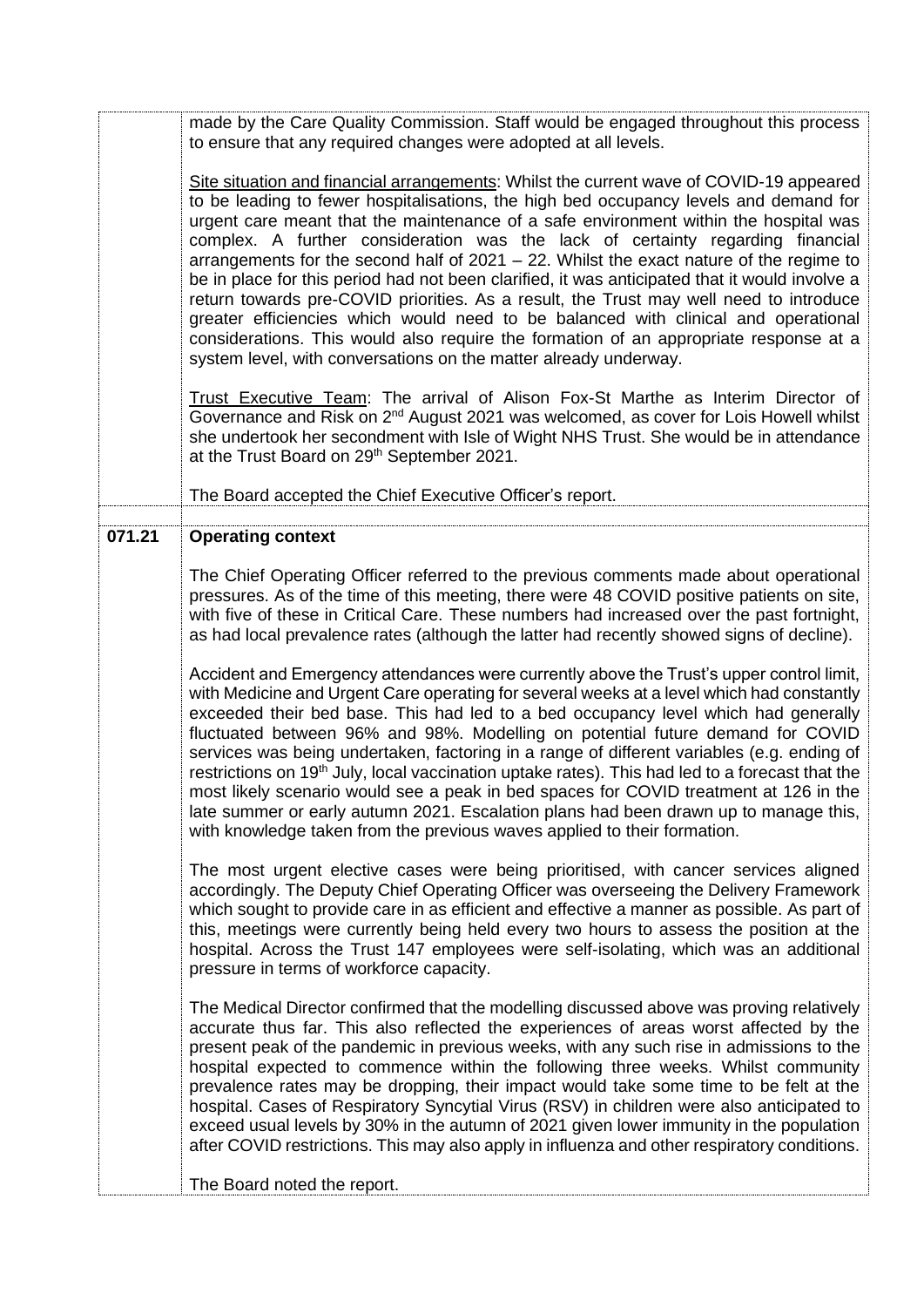| 072.21 | <b>Building Better Emergency Care - Outline Business Case</b>                                                                                                                                                                                                                                                                                                                                                                                                                                                                                                                                                                                                                                                                                                                                                                                                                                     |
|--------|---------------------------------------------------------------------------------------------------------------------------------------------------------------------------------------------------------------------------------------------------------------------------------------------------------------------------------------------------------------------------------------------------------------------------------------------------------------------------------------------------------------------------------------------------------------------------------------------------------------------------------------------------------------------------------------------------------------------------------------------------------------------------------------------------------------------------------------------------------------------------------------------------|
|        | The Chief Financial Officer presented the case, which had been through a series of<br>assurance processes prior to review by the Finance and Infrastructure Committee on 21 <sup>st</sup><br>July 2021. This meeting had recommended the proposals to the Trust Board for approval.<br>In addition, members had received a detailed briefing on the plans at a Board<br>Development Day on 30 <sup>th</sup> June 2021.                                                                                                                                                                                                                                                                                                                                                                                                                                                                            |
|        | At present, the Emergency Department was housed in a facility that was approximately<br>40 years old. As a result, this placed limitations on provision of services which had led to<br>the redevelopment being proposed. In December 2018 the Trust had been awarded £58.3<br>million of national capital investment funding by the Department of Health and Social Care<br>to undertake the project. Subsequently the Strategic Outline Case had been approved by<br>Trust Board on 25 <sup>th</sup> September 2019. Should the Outline Business Case be approved by<br>Trust Board and then the national authorities, it would proceed to the Full Business Case<br>which would confirm the final details of the facility. The completion of the first two elements<br>of formulating proposals had cost £2 million which was already included in the Trust's<br>financial planning.           |
|        | Planning consent had been granted by Portsmouth City Council on 21 <sup>st</sup> July 2021 following<br>a lengthy period of collaboration with their relevant officers. Support from local<br>commissioners and the Integrated Care System had been confirmed by formal<br>correspondence received on 23rd July 2021. An additional capital funding request for £3<br>million would be necessitated by the proposed Emergency Department; this was to cover<br>work which would ensure that it was fully integrated with the rest of the site and suited<br>future demand. This had increased the total cost to £63.3 million, with £1.5 million (of the<br>additional £3 million) to be allocated to cover this in each of the financial years 2022 - 23<br>and 2023 – 24. This had also been discussed with NHS England & NHS Improvement as<br>well as the Department of Health & Social Care. |
|        | Under the present schedule, October 2024 would see the vacation of the present<br>Emergency Department, with the reassigned purpose of the area on C level to be decided.<br>Any costs arising from this would be absorbed by the service involved. There was no direct<br>requirement for additional staffing in relation to the proposals.                                                                                                                                                                                                                                                                                                                                                                                                                                                                                                                                                      |
|        | Should progress be made as intended, the Full Business Case would be presented to<br>Trust Board in May 2022. Construction work would then commence in the autumn of 2022<br>and last approximately two years.                                                                                                                                                                                                                                                                                                                                                                                                                                                                                                                                                                                                                                                                                    |
|        | The Chief Operating Officer highlighted the improvements for efficient pathways and<br>patient experience that would arise from the redevelopment of the Emergency<br>Department. Clinicians had been involved at all stages of discussions, with key benefits<br>identified including the treatment of adults & children in single rooms, enhanced<br>resuscitation capacity and easier access to CT scanning. In addition, the learning taken<br>from the pandemic had been applied to the creation of separate patient pathways to<br>minimise the risk of cases of healthcare acquired infection. The improved patient flow<br>which would result should then have concomitant impacts on waiting times, ambulance<br>handovers and areas where bottlenecks had emerged in current provision.                                                                                                 |
|        | Given these clinical considerations, the Chairman requested that Quality and Performance<br>Committee should include Building Better Emergency Care in future agendas as<br>appropriate.                                                                                                                                                                                                                                                                                                                                                                                                                                                                                                                                                                                                                                                                                                          |
|        | <b>Action: COO</b>                                                                                                                                                                                                                                                                                                                                                                                                                                                                                                                                                                                                                                                                                                                                                                                                                                                                                |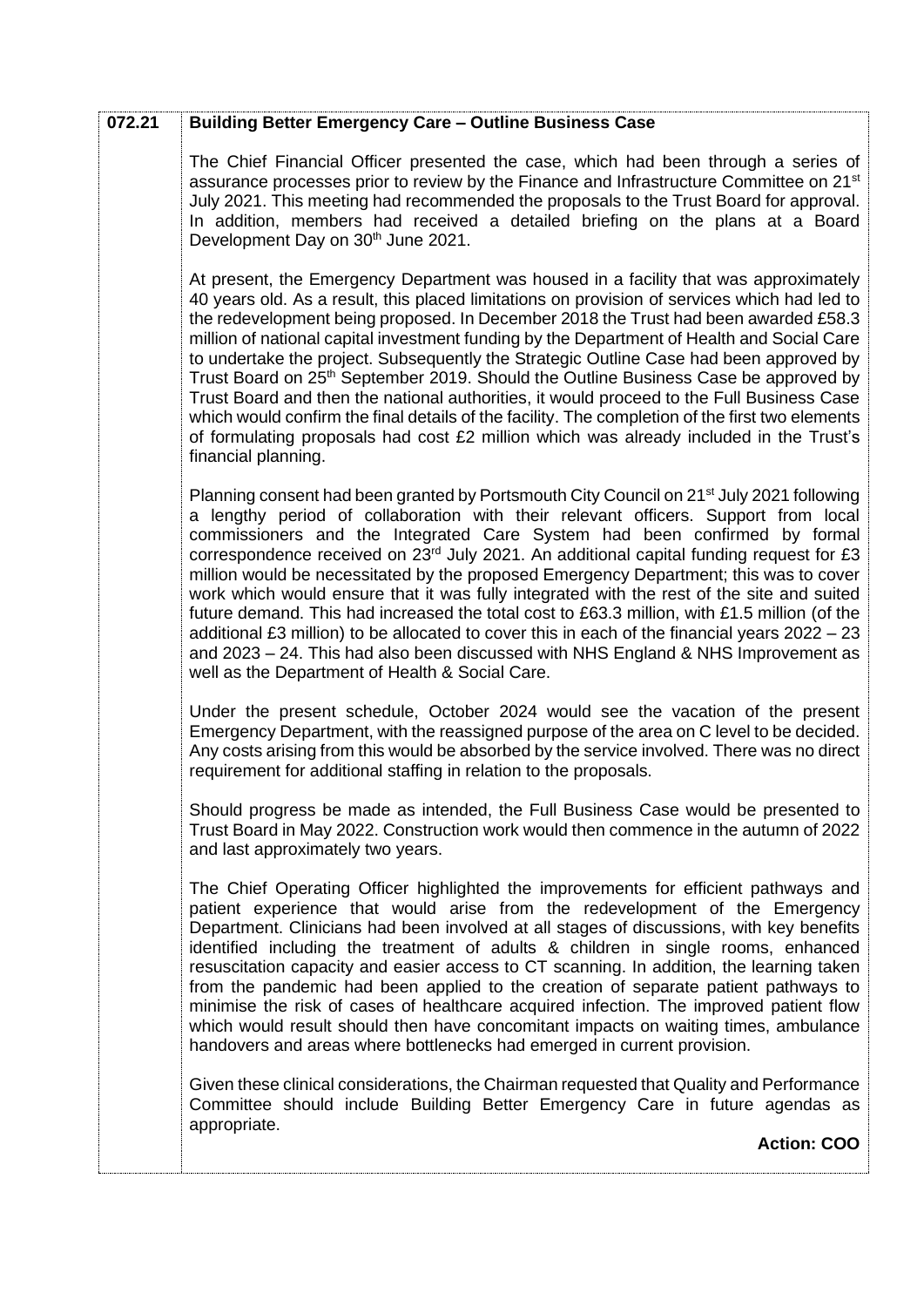|        | Christine Slaymaker welcomed the report in her role as Chair of Finance and Infrastructure<br>Committee. It had covered the areas of assurance they had raised and resolved their<br>questions in full. The Committee had also covered the future proofing of the project in<br>depth, focusing on engagement with the South Central Ambulance Service and the<br>application of knowledge gained during the pandemic to the evolution of proposals<br>(particularly infection prevention and control). This discussion of matters beyond the<br>financial aspects had allowed for the mature consideration of the project and confirmed<br>the justification for the additional £3 million requested. Procurement procedures and any<br>potential future liabilities (e.g. increased cost of construction materials) had also been<br>covered. Given this, the Committee recommended the case for approval. |
|--------|--------------------------------------------------------------------------------------------------------------------------------------------------------------------------------------------------------------------------------------------------------------------------------------------------------------------------------------------------------------------------------------------------------------------------------------------------------------------------------------------------------------------------------------------------------------------------------------------------------------------------------------------------------------------------------------------------------------------------------------------------------------------------------------------------------------------------------------------------------------------------------------------------------------|
|        | Graham Galbraith concurred, noting the transformational nature of the new facility for the<br>Trust. The Chairman wished to reflect her thanks to those involved for their work on the<br>matter and their insight in forming the details of the plan.                                                                                                                                                                                                                                                                                                                                                                                                                                                                                                                                                                                                                                                       |
|        | The Board approved the submission of the Outline Business Case to NHS England & NHS<br>Improvement and the Department of Health & Social Care.                                                                                                                                                                                                                                                                                                                                                                                                                                                                                                                                                                                                                                                                                                                                                               |
| 073.21 | <b>Integrated Care System - Design Framework</b>                                                                                                                                                                                                                                                                                                                                                                                                                                                                                                                                                                                                                                                                                                                                                                                                                                                             |
|        |                                                                                                                                                                                                                                                                                                                                                                                                                                                                                                                                                                                                                                                                                                                                                                                                                                                                                                              |
|        | The Director of Strategy and Performance outlined the provisions of recent national<br>documents relating to Integrated Care Systems and their implications for future joint<br>working with partners. The overview of the Integrated Care Systems Design Framework,<br>alongside the revised System Oversight Framework released in June 2021 were the key<br>publications in this regard. These consolidated the four principle purposes of Integrated<br>Care Systems, which were improving outcomes, tackling inequalities, enhancing<br>productivity & value for money and supporting broader social & economic development.                                                                                                                                                                                                                                                                            |
|        | The Design Framework had two main component parts; the establishment of an Integrated<br>Care Partnership and an NHS body which would be created for the Integrated Care<br>System. The former was a system-level collaboration between NHS bodies and local<br>authorities, whose main role was the development of a strategy created to meet the needs<br>of the population in the area. This will be led via a Board, with the Chair to be appointed<br>jointly.                                                                                                                                                                                                                                                                                                                                                                                                                                          |
|        | The NHS body would establish the shared priorities for health services across the footprint<br>and would lead on the integration agenda. Major areas of activity would include the<br>allocation of resources to achieve strategic objectives, embedding collaboration and the<br>establishment of appropriate governance arrangements. It would also be led by a Board<br>which would oversee its activities as a unitary body. Membership of this would include<br>Non-Executive Directors, Executives (including a Chief Executive) and partner members<br>representing an NHS trust, primary care and local government. Private provider<br>collaboratives were also specified in the Design Framework as part of the future<br>landscape.                                                                                                                                                               |
|        | Integrated Care System boards would provide accountability for the performance of the<br>organisation across the region. However, individual organisations' boards would retain<br>their role in being responsible for their performance. This would also be applied through<br>provider licences and Care Quality Commission regulation. The System Oversight<br>Framework would support this through the alignment of priorities between organisations<br>and the identification of areas requiring external support from NHS England or NHS<br>Improvement. The document had also introduced a new theme, namely the achievement<br>of local strategic priorities. It was anticipated that the framework would assign one of four<br>levels of oversight to which the Integrated Care System would be subject. This would                                                                                 |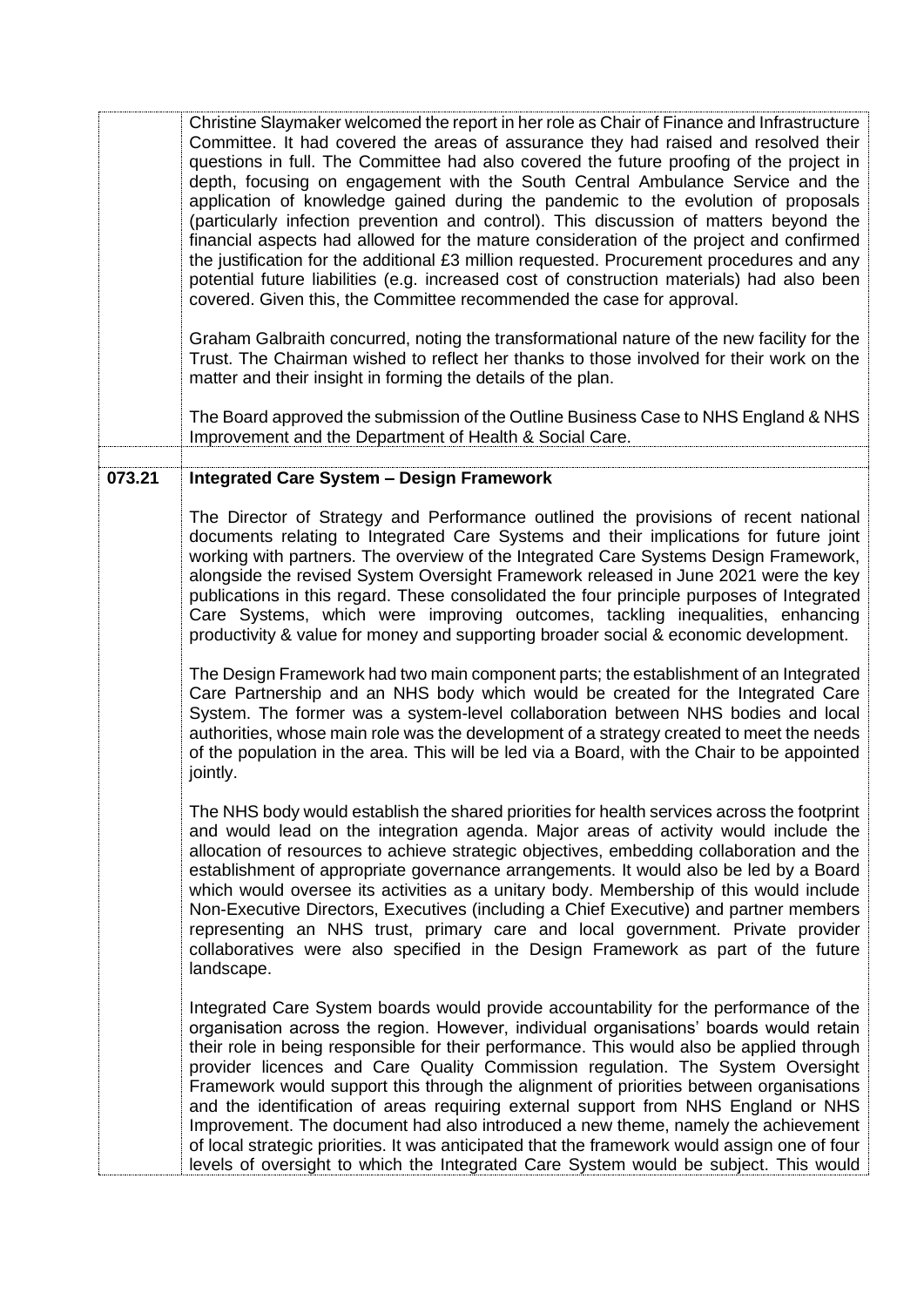|        | mirror the arrangements for the Single Oversight Framework and range from light-touch<br>regulation to the provision of input and support where required.                                                                                                                                                                                                                                                                                                                                                                                                                                                                                                                                                                                                                                                                                              |
|--------|--------------------------------------------------------------------------------------------------------------------------------------------------------------------------------------------------------------------------------------------------------------------------------------------------------------------------------------------------------------------------------------------------------------------------------------------------------------------------------------------------------------------------------------------------------------------------------------------------------------------------------------------------------------------------------------------------------------------------------------------------------------------------------------------------------------------------------------------------------|
|        | The Chairman referred to the progress being made on this, with the Chair and Chief<br>Executive for the Integrated Care System NHS body having been appointed. Guidance<br>and provisions for the area were being published and updated regularly; the Chief<br>Executive Officer would ensure that members were apprised as required and involved in<br>related discussions. The Trust would also take its role in shaping proposals and ensuring<br>benefits were delivered for the local population.                                                                                                                                                                                                                                                                                                                                                |
|        | Christine Slaymaker sought assurance that funding arrangements and aligned incentive<br>contracts would be managed in a consistent and sustainable fashion. The Director of<br>Strategy and Performance would be working with the Chief Financial Officer to ensure that<br>decisions made did not add unnecessary risk to either the system's position or those of<br>individual providers. The Chief Executive Officer added that collaboration would make it<br>unlikely that different contractual models were in operation within the same Integrated<br>Care System. It was also anticipated that needs-based assessment would remain in place<br>for funding decisions.                                                                                                                                                                         |
|        | Graham Galbraith asked how other structures would be realigned to ensure that they<br>worked effectively with these new system-level bodies. The Chief Financial Officer<br>referred to the integration of the eight Clinical Commissioning Groups in the region into<br>one covering Hampshire and the Isle of Wight. This would assist with embedding the<br>different level at which decisions were to be made.                                                                                                                                                                                                                                                                                                                                                                                                                                     |
|        | David Parfitt inquired as to how duplication or administrative ambiguity would be avoided<br>with the introduction of additional governance structures. The Chairman referenced the<br>work undertaken by the Chief Executive for the Integrated Care System NHS body in this<br>regard, with the issue being acknowledged by all parties.                                                                                                                                                                                                                                                                                                                                                                                                                                                                                                             |
|        | Vivek Srivastava observed the potential imbalance between the responsibility for service<br>delivery held by the organisations within an Integrated Care System and their influence in<br>policy formation. Aswinkumar Vasireddy added that the inclusion of all stakeholders in the<br>process, and the resolution of any potential conflicts within their views or interests,<br>required sensitive management. The Chief Executive Officer stated that the representation<br>of the local community within the unitary boards that would be established should help<br>resolve issues arising from this; however, relationship management would be a central<br>role for these bodies. Resilient pathways across the region would also be imperative in<br>delivering the benefits of system-level collaboration and assist with benefits of scale. |
|        | The Board noted the report.                                                                                                                                                                                                                                                                                                                                                                                                                                                                                                                                                                                                                                                                                                                                                                                                                            |
| 074.21 | <b>Quality and Performance Committee feedback</b>                                                                                                                                                                                                                                                                                                                                                                                                                                                                                                                                                                                                                                                                                                                                                                                                      |
|        | The Committee Chair (Martin Rolfe) summarised the recent meetings, with the themes of<br>COVID-19 and site pressures discussed in a manner which was reflected in much of the<br>content of this Board meeting. The focus on reducing the number of patients who were<br>deemed medically optimised for discharge had been clear, with the role of system co-<br>operation being of crucial importance. The workforce issues arising from self-isolation had<br>also been considered (in particular for Maternity Services), with the risk associated with<br>depleted staffing requiring balancing against infection prevention and control. As a result<br>of this conversation, a new entry had been added to the Risk Register.                                                                                                                    |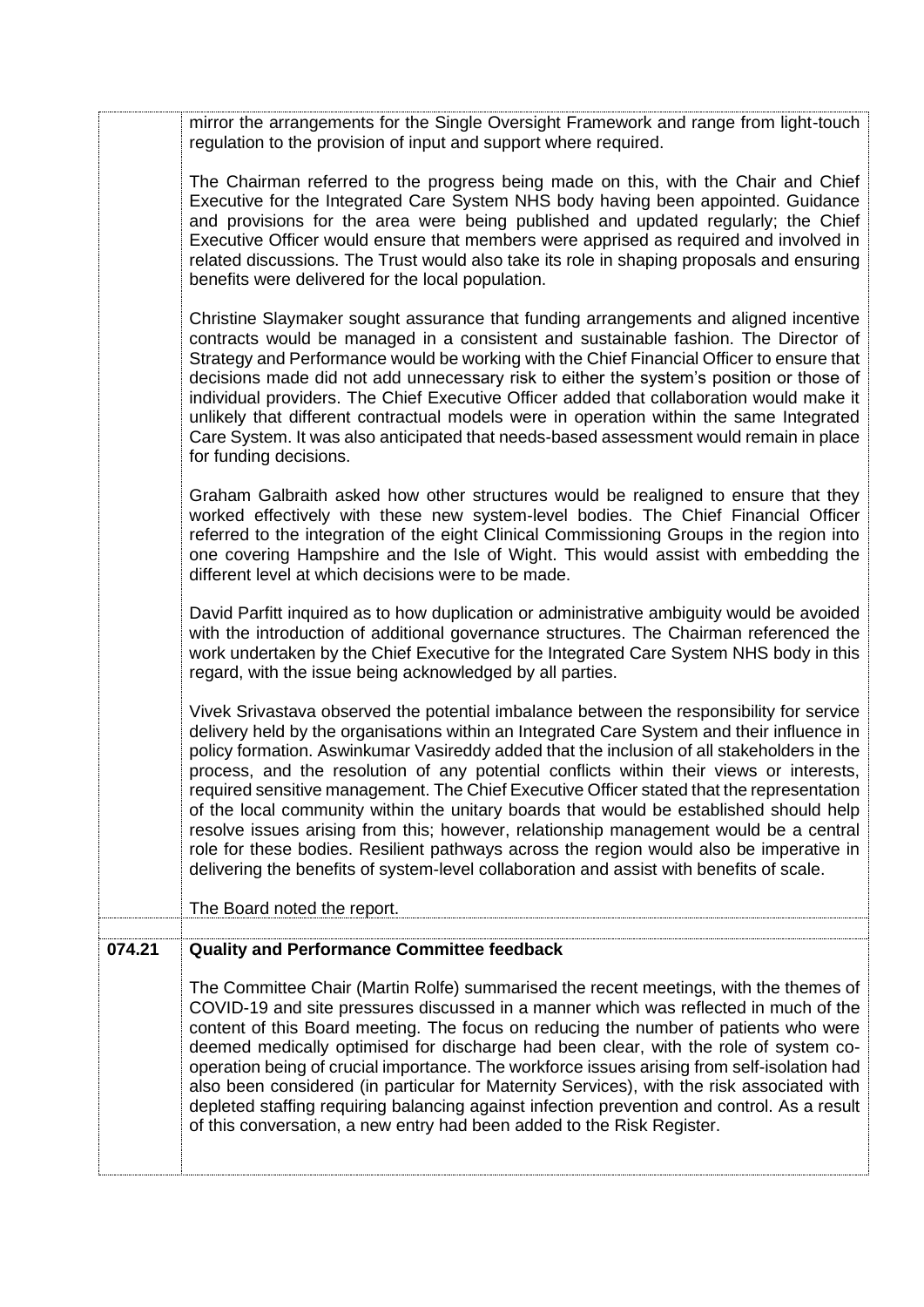|        | Maternity Services had been covered extensively, with the findings of the Care Quality<br>Commission and the Improvement Plan for the area considered in depth. The work being<br>undertaken was commended, as was the involvement of Inga Kennedy as the Non-<br>Executive Director with responsibility for the service. The Chief Nurse referred to the<br>focused inspection of Maternity Services held on 20 <sup>th</sup> May 2021. This visit had been<br>welcomed by staff, with the conclusions in the report published on 28 <sup>th</sup> July reflecting the<br>Trust's internal observations. The improvements made since the previous review had<br>been recognised by the Care Quality Commission, with the understanding and vision of<br>the new leadership team having been notable.<br>However, some staff had commented that they felt unable to raise concerns as they would<br>wish, and this would be a central focus for the future. The final report contained one 'must<br>do' recommendation (regarding the timely review of policies to reflect current guidance)<br>and 11 'should do' areas for improvement which would be addressed through the |
|--------|-------------------------------------------------------------------------------------------------------------------------------------------------------------------------------------------------------------------------------------------------------------------------------------------------------------------------------------------------------------------------------------------------------------------------------------------------------------------------------------------------------------------------------------------------------------------------------------------------------------------------------------------------------------------------------------------------------------------------------------------------------------------------------------------------------------------------------------------------------------------------------------------------------------------------------------------------------------------------------------------------------------------------------------------------------------------------------------------------------------------------------------------------------------------------------|
|        | Maternity Improvement Plan. The Maternity Committee would provide governance and<br>oversight of this, reporting into Quality and Performance Committee. The Chief Nurse<br>wished to record her thanks for those involved in this process and welcomed the imminent<br>arrival of 25 midwives and two obstetricians to support the delivery of the required<br>improvements. Inga Kennedy would continue to work with the Chief Nurse and Director of<br>Maternity Services & Midwifery, with the recent completion of the submission for the<br>Clinical Negligence Scheme for Trusts as an example of this.                                                                                                                                                                                                                                                                                                                                                                                                                                                                                                                                                                |
|        | Assurance had also been received regarding the progress of electronic prescriptions and<br>medicine administration. In addition, the Annual Safeguarding Report 2020 – 21 had been<br>presented; this had demonstrated the problems arising from the pandemic (e.g. domestic<br>abuse whilst movement outside the home was constrained) and the Trust's appropriate<br>response to this which included staff redeployment. The Committee wished to commend<br>the work of those involved with mitigating the present situation.                                                                                                                                                                                                                                                                                                                                                                                                                                                                                                                                                                                                                                               |
|        | The Chief Nurse introduced the Quality Accounts $2020 - 21$ , with the content following a<br>national prescribed format in many areas and reporting having been affected by the<br>pandemic. Quality and Performance Committee had commended the document for<br>approval, with its publication on schedule with the required deadlines. The Chairman was<br>satisfied with the content and hoped that the Director of Communications & Engagement<br>would be able to communicate its positive messages in a manner which suited a lay<br>audience.                                                                                                                                                                                                                                                                                                                                                                                                                                                                                                                                                                                                                         |
|        | A never event had been reported. It had been noted that the issue had been observed<br>and raised by a junior clinician at a preliminary stage, which was a positive sign regarding<br>the safety culture at the Trust.                                                                                                                                                                                                                                                                                                                                                                                                                                                                                                                                                                                                                                                                                                                                                                                                                                                                                                                                                       |
|        | The Board approved the Board Risk Register, Quality Accounts 2020 - 21 and<br>Safeguarding Annual Report 2020 - 21.                                                                                                                                                                                                                                                                                                                                                                                                                                                                                                                                                                                                                                                                                                                                                                                                                                                                                                                                                                                                                                                           |
| 075.21 | Safety, quality and operational performance report analysis                                                                                                                                                                                                                                                                                                                                                                                                                                                                                                                                                                                                                                                                                                                                                                                                                                                                                                                                                                                                                                                                                                                   |
|        | The Medical Director thanked the Quality and Performance Committee for their input and<br>support during the recent period which had been appropriate for the challenges faced by<br>the Trust. The risks to quality and safety associated with the current combination of<br>pressures were acknowledged by all parties, with elective recovery continuing despite the<br>increase demand for urgent care. Given the bed base allocated to elective care at present,<br>any downward pressure on its size would have a significant and direct impact. Therefore,<br>all potential risks being observed at present were being recorded, monitored and mitigated<br>as effectively as possible in a timely fashion. Systemic and human factors involved in this<br>were also being tracked, with civility and respect in communications whilst under pressure                                                                                                                                                                                                                                                                                                                  |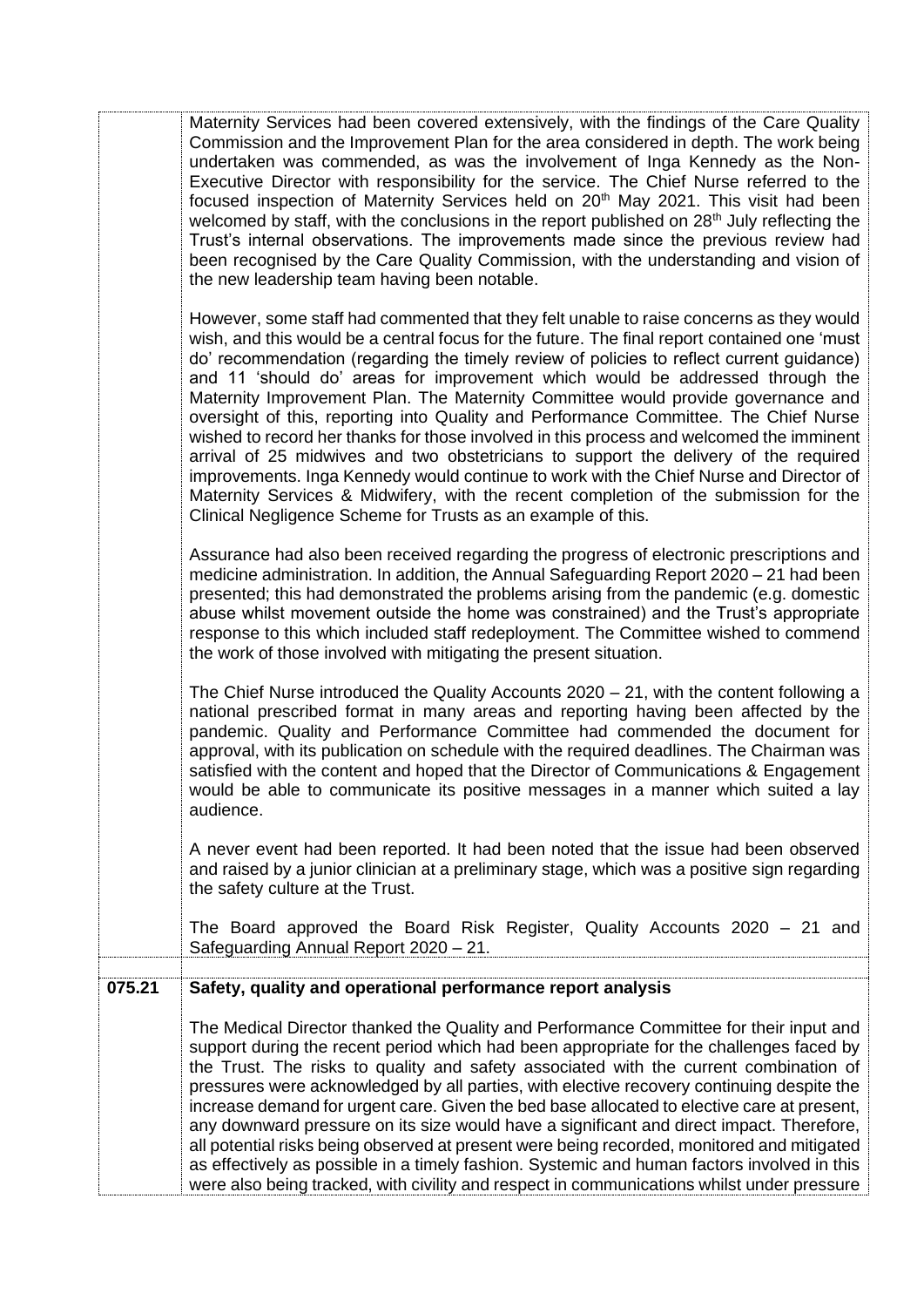|        | being emphasised. This allowed staff in areas such as the Emergency Department to<br>operate in a manner which reflected the evolving position as closely as possible.                                                                                                                                                                                                                                                                                                                                                                                                                                                                                                                                                                                           |
|--------|------------------------------------------------------------------------------------------------------------------------------------------------------------------------------------------------------------------------------------------------------------------------------------------------------------------------------------------------------------------------------------------------------------------------------------------------------------------------------------------------------------------------------------------------------------------------------------------------------------------------------------------------------------------------------------------------------------------------------------------------------------------|
|        | The Chief Nurse reflected many of these points, with safe services relying on proven<br>solutions which were effective when placed under stress. As a result, the learning taken<br>from previous periods of high demand had seen the reintroduction of measures to increase<br>mitigation (e.g. daily safe staffing meetings had a greater patient safety focus, use of<br>military support where appropriate for service provision). Infection prevention and control<br>was a further area of activity given the recent gradual rise in COVID hospitalisations.                                                                                                                                                                                               |
|        | The Chief Operating Officer noted the importance of both the volume of demand arriving<br>at the Trust and referring patients to more appropriate care settings where suitable. The<br>resilience of the teams delivering services would also be crucial and require evaluation<br>should the current scenario remain in place for a protracted period.                                                                                                                                                                                                                                                                                                                                                                                                          |
|        | Christine Slaymaker sought guidance as to how Finance and Infrastructure Committee<br>could support the work of Quality and Performance Committee; the review of committee<br>effectiveness had highlighted clinical engagement at meetings as a key strength of the<br>body. This was with reference to a discussion the latter had held on cleaning standards,<br>which her committee had previously considered from an infrastructure perspective. The<br>Chief Nurse was working with the Estates and Facilities Team on this matter, with progress<br>reported to the Infection Prevention and Control Transformation Group. A detailed review<br>of the cleaning standards was underway and would be fed into Trust policy once the work<br>had concluded. |
|        | The Board noted the report.                                                                                                                                                                                                                                                                                                                                                                                                                                                                                                                                                                                                                                                                                                                                      |
| 076.21 | <b>Finance and Infrastructure Committee feedback</b>                                                                                                                                                                                                                                                                                                                                                                                                                                                                                                                                                                                                                                                                                                             |
|        | The Committee chaired by Christine Slaymaker had reviewed the recent telephony issues<br>mentioned under minute 069.21. The replacement of the switchboard concerned had been<br>the subject of a business case presented to Finance and Infrastructure Committee on 23rd<br>September 2020 which had been agreed. Aspects of this were being accelerated to<br>resolve the issues arising from the incident; however, it had been noted that the root cause<br>(a power surge) was not connected with the equipment itself.                                                                                                                                                                                                                                     |
|        | The financials risks that had arisen recently were also considered. While the Trust's<br>position remained relatively stable, planning for the second half of $2021 - 22$ was<br>becoming more complex in the absence of national guidelines. This particularly applied to<br>the Elective Recovery Fund (where targets require to receive grants may become higher),<br>fluctuating costs associated with staffing and the need to recommence the Cost<br>Improvement Programme whilst demand remained at an elevated level. The outpatient<br>pharmacy project had experienced a delay, although the new timetable appeared to be<br>robust.                                                                                                                   |
|        | The Board noted the report.                                                                                                                                                                                                                                                                                                                                                                                                                                                                                                                                                                                                                                                                                                                                      |
| 077.21 | <b>Financial performance report analysis</b>                                                                                                                                                                                                                                                                                                                                                                                                                                                                                                                                                                                                                                                                                                                     |
|        | The Chief Financial Officer referred to the conclusion of the present financial framework<br>at the end of September 2021. This included additional funding available to accelerate<br>elective recovery; however, the nature of its replacement from October 2021 onwards was                                                                                                                                                                                                                                                                                                                                                                                                                                                                                   |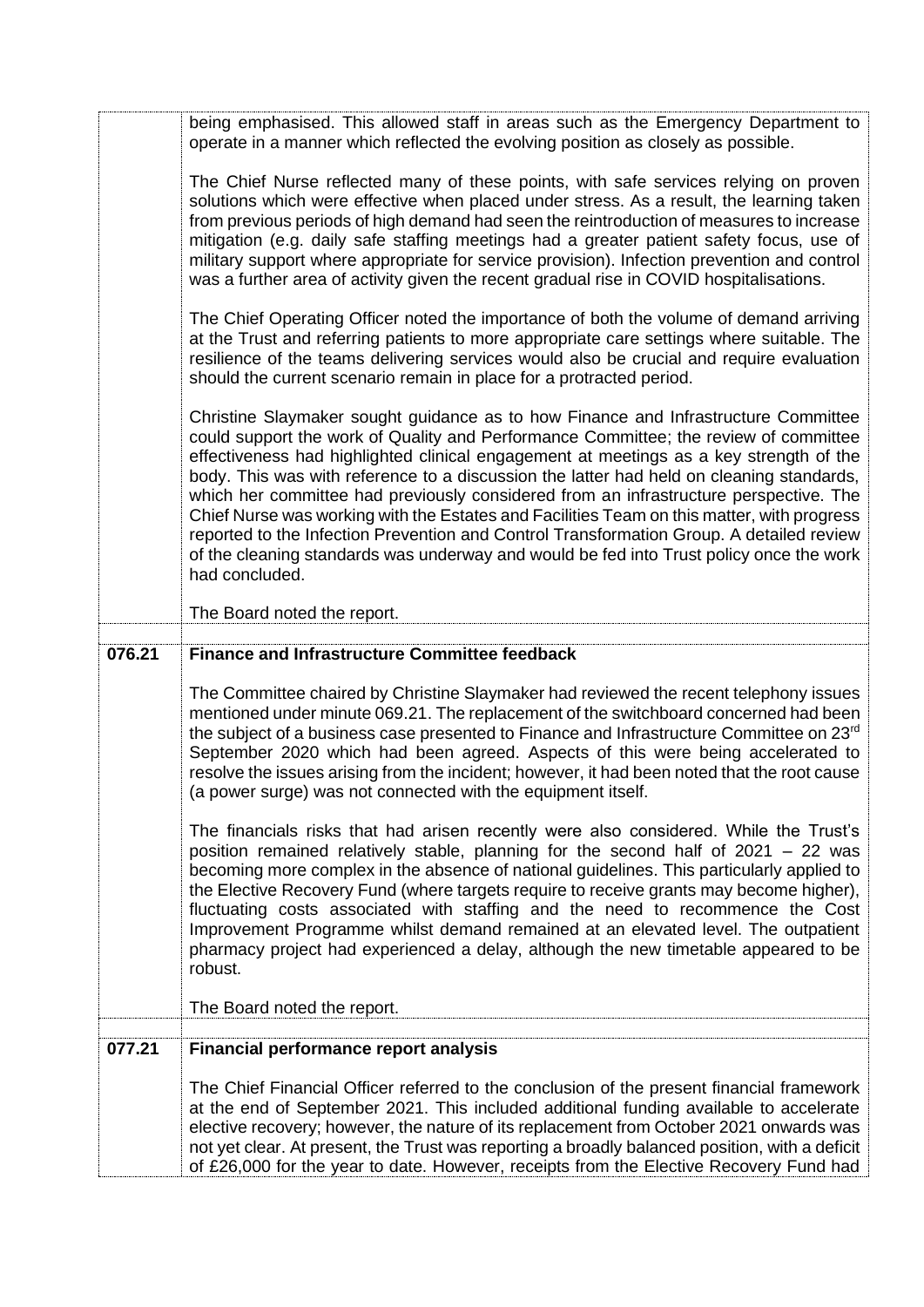|        | exceeded original estimates by approximately £4.6 million. This had<br>been<br>counterbalanced by increased workforce spend, resulting from increased activity.<br>Planning for the second half of 2021 - 21 would have to be cognisant of the non-recurrent<br>nature of Elective Recovery Fund payments.                                                                                                                                                                                                                                                                                                                                                                                                                                                                                                                                                                                                                                                                                                          |
|--------|---------------------------------------------------------------------------------------------------------------------------------------------------------------------------------------------------------------------------------------------------------------------------------------------------------------------------------------------------------------------------------------------------------------------------------------------------------------------------------------------------------------------------------------------------------------------------------------------------------------------------------------------------------------------------------------------------------------------------------------------------------------------------------------------------------------------------------------------------------------------------------------------------------------------------------------------------------------------------------------------------------------------|
|        | It was expected that the regime for the remainder of the financial year would only be<br>clarified in September 2021. However, it was apparent that the efficiencies required to be<br>delivered would increase; cost savings in the region of 3% savings may be required.<br>Meanwhile, allocations were expected to continue on a block basis as was the case for<br>the first half of 2021 – 22. Any pay settlement would be backdated to 1 <sup>st</sup> April 2021 and<br>nationally funded based on the Trust's workforce establishment. As a result, the only<br>expected costs arising were associated with new appointments made since the start of<br>the financial year.                                                                                                                                                                                                                                                                                                                                 |
|        | The capital expenditure profile for $2021 - 22$ was front loaded, with 32% of the annual<br>budget having been spent in quarter one. The chief contributor to this was the construction<br>of the modular wards on the site of the North car park. The Trust's cash position remained<br>healthy, with £5 million of the £15 million of liquidity related to undertaken annual leave<br>carried forward from 2020 - 21. Rapid payment of non-NHS business suppliers was being<br>prioritised given the wider economic position and potential importance of income for their<br>sustainability.                                                                                                                                                                                                                                                                                                                                                                                                                      |
|        | The Board noted the update.                                                                                                                                                                                                                                                                                                                                                                                                                                                                                                                                                                                                                                                                                                                                                                                                                                                                                                                                                                                         |
| 078.21 | Workforce and organisational development performance report analysis                                                                                                                                                                                                                                                                                                                                                                                                                                                                                                                                                                                                                                                                                                                                                                                                                                                                                                                                                |
|        | The Chief People Officer focused primarily on workforce, in terms of capacity and<br>wellbeing. The establishment had been increased slightly due to business cases;<br>however, temporary staff had been engaged to provide cover for those self-isolating or<br>otherwise unable to attend. Whilst this had essentially used bank staff rather than agency<br>workers, the fact that this led to an employee base in excess of the funded establishment<br>placed pressure on Trust finances. However, the number of staff who were self-isolating<br>had recently reduced and a system for the management of such situations had also been<br>introduced.                                                                                                                                                                                                                                                                                                                                                        |
|        | Turnover had increased; this had been anticipated given the fact that very few people had<br>changed jobs during the height of the pandemic and was at a reasonable level (10.4%).<br>The vacancy rate had also risen, but from a very low base and mainly as a result of the<br>increase in the establishment mentioned previously.                                                                                                                                                                                                                                                                                                                                                                                                                                                                                                                                                                                                                                                                                |
|        | Wellbeing support and staff development were areas of activity, with coaching and<br>mentoring being expanded. An additional 15 staff members would be able to take on such<br>roles in a fully accredited capacity by 2022. Affina team coaching had been launched and<br>would work on developing the sense of shared purpose within staff cohorts as well as<br>across different services. The action learning set model had been applied to nursing<br>having been well received by the Senior Leadership Team when trialled there. React<br>mental health training would support managers in identifying potential moral injury in staff,<br>with 15 Trust staff able to deliver this internally as well as including this within the Passport<br>to Manage system. Gary Hay added that the Workforce and Organisational Development<br>Committee would monitor the return of standard whistleblowing arrangements after the<br>Freedom to Speak Up team had amended their activities in response to COVID-19. |
|        | Christine Slaymaker returned to the theme of family life raised under minute 068.21 and<br>the importance of the home for staff experiencing heightened workplace demands. As a<br>result, it may be important to consider this theme throughout meetings in coming months                                                                                                                                                                                                                                                                                                                                                                                                                                                                                                                                                                                                                                                                                                                                          |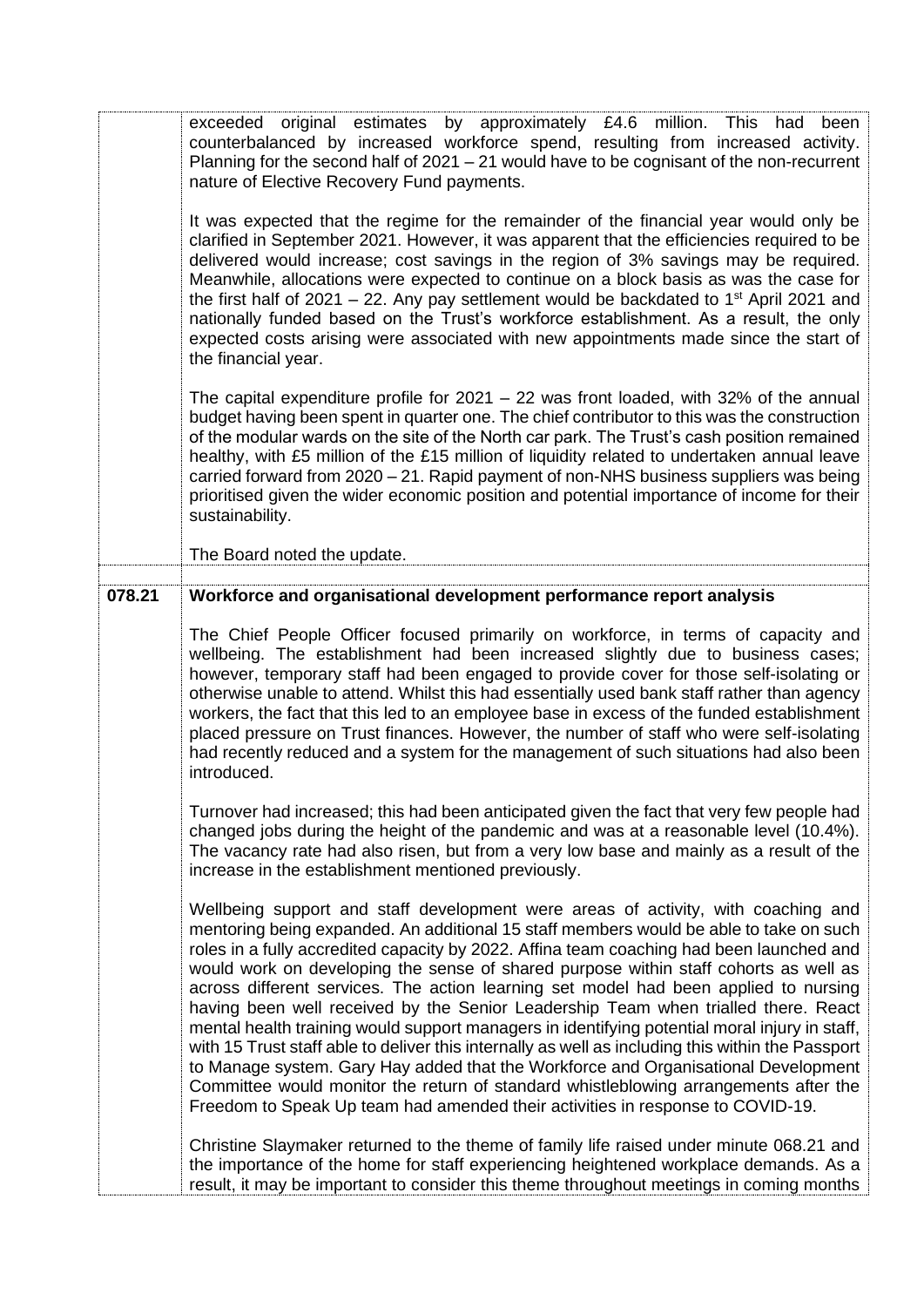|        | and also consider how support can be offered to the families themselves. Vivek Srivastava<br>related his experience that, traditionally, redeployment had been followed by a period of<br>normalisation and recovery once the individual concerned returned to their standard<br>duties. The fact that this had not been possible since the start of the pandemic was a<br>further factor which required inclusion in planning. The Chief People Officer acknowledged<br>this, with the establishment of a wellbeing day and the distribution of letters to the children<br>of staff explaining their parent's role during the recent period being well received. The<br>expansion of such responses was being considered at present. The military had signalled<br>their ability and willingness to support such efforts. The Chief Executive Officer would also<br>ensure that this was included in any flexible working policy.<br>The Board noted the report.                                                                                                                                                                                                                                                                                                                                                                  |
|--------|------------------------------------------------------------------------------------------------------------------------------------------------------------------------------------------------------------------------------------------------------------------------------------------------------------------------------------------------------------------------------------------------------------------------------------------------------------------------------------------------------------------------------------------------------------------------------------------------------------------------------------------------------------------------------------------------------------------------------------------------------------------------------------------------------------------------------------------------------------------------------------------------------------------------------------------------------------------------------------------------------------------------------------------------------------------------------------------------------------------------------------------------------------------------------------------------------------------------------------------------------------------------------------------------------------------------------------|
|        |                                                                                                                                                                                                                                                                                                                                                                                                                                                                                                                                                                                                                                                                                                                                                                                                                                                                                                                                                                                                                                                                                                                                                                                                                                                                                                                                    |
| 079.21 | <b>Audit Committee feedback</b>                                                                                                                                                                                                                                                                                                                                                                                                                                                                                                                                                                                                                                                                                                                                                                                                                                                                                                                                                                                                                                                                                                                                                                                                                                                                                                    |
|        | The Committee Chair (David Parfitt) noted that the external auditors have given an<br>unqualified opinion on the Trust's Annual Report and Accounts 2020 – 21, with the value<br>for money conclusion having been signed subsequently. This delay had been caused by<br>the new form of a report specified by the National Audit Office and had not had any<br>material impact on the auditor's view.                                                                                                                                                                                                                                                                                                                                                                                                                                                                                                                                                                                                                                                                                                                                                                                                                                                                                                                              |
|        | The meeting of the Committee on $12th$ July 2021 had undertaken a detailed review of the<br>internal audit on medical staff leave. Given the "limited assurance" opinion by the internal<br>auditors, the Audit Committee had referred it to both the Quality and Performance<br>Committee and the Workforce and Organisational Development Committee for follow up.<br>A counter fraud strategy had been presented to the Committee in line with the new<br>standards for the area and was commended.                                                                                                                                                                                                                                                                                                                                                                                                                                                                                                                                                                                                                                                                                                                                                                                                                             |
|        | The Board noted the report.                                                                                                                                                                                                                                                                                                                                                                                                                                                                                                                                                                                                                                                                                                                                                                                                                                                                                                                                                                                                                                                                                                                                                                                                                                                                                                        |
| 080.21 | <b>Record of attendance</b>                                                                                                                                                                                                                                                                                                                                                                                                                                                                                                                                                                                                                                                                                                                                                                                                                                                                                                                                                                                                                                                                                                                                                                                                                                                                                                        |
|        |                                                                                                                                                                                                                                                                                                                                                                                                                                                                                                                                                                                                                                                                                                                                                                                                                                                                                                                                                                                                                                                                                                                                                                                                                                                                                                                                    |
|        | The record of attendance was noted.                                                                                                                                                                                                                                                                                                                                                                                                                                                                                                                                                                                                                                                                                                                                                                                                                                                                                                                                                                                                                                                                                                                                                                                                                                                                                                |
| 081.21 | Any other business                                                                                                                                                                                                                                                                                                                                                                                                                                                                                                                                                                                                                                                                                                                                                                                                                                                                                                                                                                                                                                                                                                                                                                                                                                                                                                                 |
|        | The Director of Research was asked to identify key areas of work being undertaken in his<br>directorate. A Research and Innovation Sub-Group had been established and would report<br>to Quality and Performance Committee. This body would consider the large bank of<br>information which had been gathered during the pandemic, as well as building on the<br>Trust's University hospital status which was celebrating its first anniversary. Major fields<br>of study included diagnostics & genetic sequencing for coronavirus, nosocomial infection<br>& policies on infection prevention & control and technological support for the trust (working<br>alongside local businesses to assess the potential benefits of their services).<br>In addition, relationships with faculties besides medicine at the University of Portsmouth<br>(e.g. law, business) were being cultivated. The cosmology department offered some high<br>calibre scientists, whose expertise on data analysis may well prove to be applicable to the<br>Trust's research work and clinical delivery. Graham Galbraith referred to the co-operation<br>between the hospital and the University during COVID-19, with the next logical step being<br>the appointment of the academic chairs which have been under consideration in recent<br>months. |
|        |                                                                                                                                                                                                                                                                                                                                                                                                                                                                                                                                                                                                                                                                                                                                                                                                                                                                                                                                                                                                                                                                                                                                                                                                                                                                                                                                    |
|        |                                                                                                                                                                                                                                                                                                                                                                                                                                                                                                                                                                                                                                                                                                                                                                                                                                                                                                                                                                                                                                                                                                                                                                                                                                                                                                                                    |